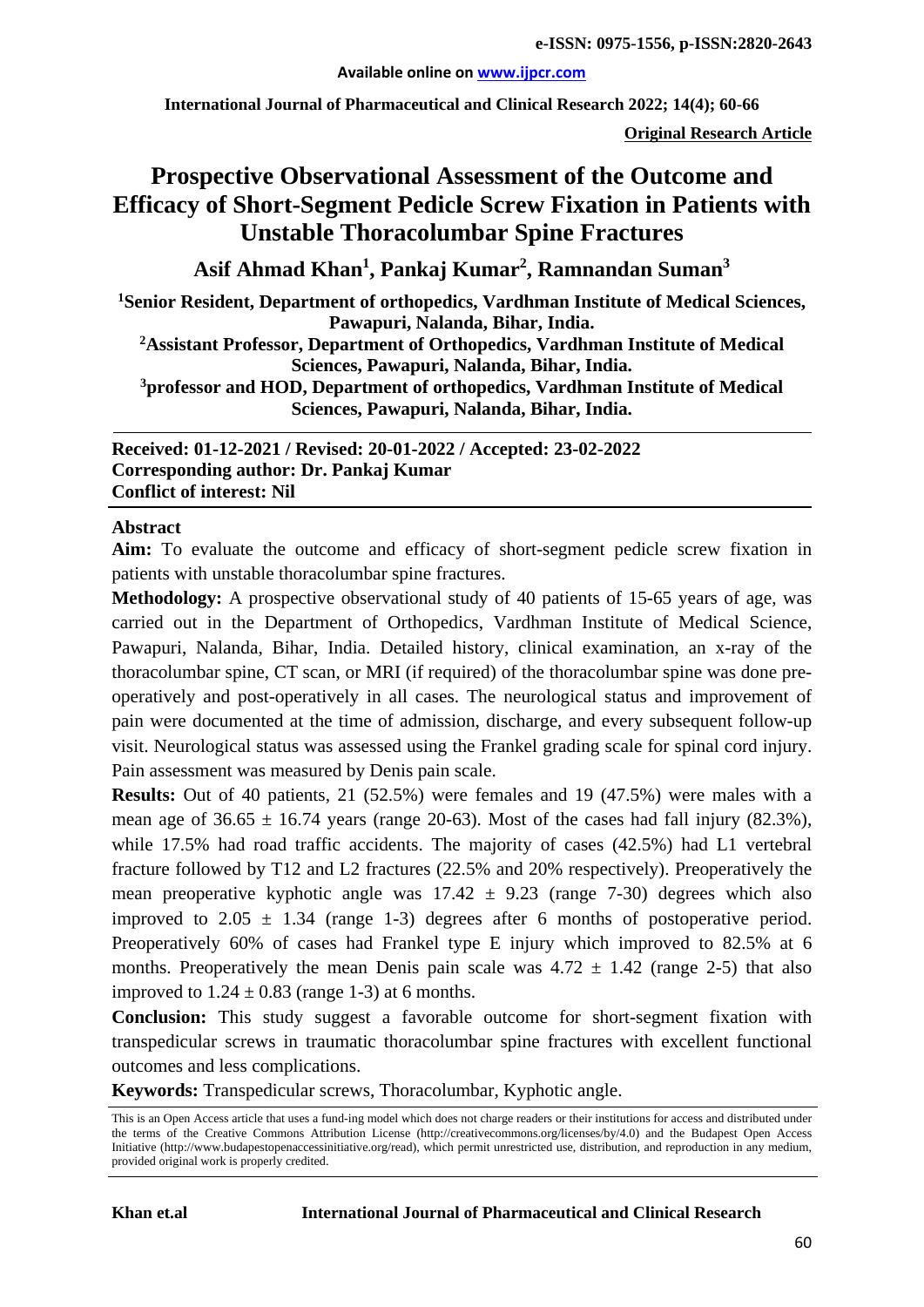#### **Introduction**

The thoracolumbar spine can be divided into the thoracic spine, the thoracolumbar junction (T10-L2) and the lumbar spine. The thoracic spine is the more rigid of these structures and therefore requires significant force to cause injury. Whereas<br>the lumbar spine, with its thick the lumbar spine, with its thick intervertebral discs and sagittal-oriented facet joints, and the lack of the thoracic cage, is comparatively more mobile. The thoracolumbar junction is the most common region of thoracolumbar fractures due to that transition point of increased mobility [1]. The majority of thoracolumbar junction fractures result from high impact trauma, including motor vehicle accidents and falls.

Thoracolumbar vertebral body fractures are common spinal injuries, and fractures of burst type account for 21-58% of all thoracolumbar spinal fractures [2]. According to the United States National Spinal Cord Injury Statistical Center, in approximately 54 cases per million people, 17,000 new spinal cord injury cases occur each year [3]. Over 250,000 patients are currently living with permanent deficits. Blunt trauma is associated with an incidence of 1.9% thoracic fractures [3].

Injuries at the thoracolumbar junction, although very common, comprise a heterogeneous group of injuries that has led to an increased discrepancy over the ideal surgical or nonsurgical management. The primary objectives of the treatment of traumatic unstable thoracolumbar fractures are early pain relief, early stability, preventing and/or improving neurological involvement, and good nursing care [4, 5]. Non-operative treatment can only be employed in patients with less vertebral body compression  $(\leq 50\%)$  [6, 7]. Conservative management techniques include thoracolumbar orthosis, plaster cast, Jewett brace, and a plastic body cast for approximately 12 weeks. The majority

of the compression fractures are stable and are treated with simple observation or an orthosis [8].

For surgical intervention, approach alternatives include anterior, posterior, lateral, or combined approaches. The operative planning and stabilization of these fractures usually include a multifactorial decision-making process. In unstable fracture with more than 50% vertebral compression transpedicular screw fixation is the gold standard surgical treatment procedure. The advantages of transpedicular screw fixation are early pain relief, early stability, shorter hospital stay, complete rehabilitation, reduced bedridden complication, reduced morbidity, and mortality [9]. Pedicle screw fixation provides short, rigid segmental stabilization that allows preservation of motion segments and stabilization of the spine in the absence of intact posterior elements, which is not possible with nonpedicular instrumentation however it can be associated with complications such as cord damage, Dural leak which can occur due to malpositioned screw.

Posterior approach instrumentation can be divided into long segment fixation (involving more than two upper and lower neighboring levels), short-segment fixation (involving one level above and one below the fractured level) and mono-segment fixation. Nowadays short-segment pedicle screw instrumentation is a well described and popular technique to reduce and stabilize thoracic and lumbar spine fractures. Many authors also observed that short segment fixation is rather more superior to long segment fixation because of its advantages like lesser duration of surgery time, minimal blood loss, lesser duration of back pain, low incidence of stiffness, etc.

#### **Materials and Methodology**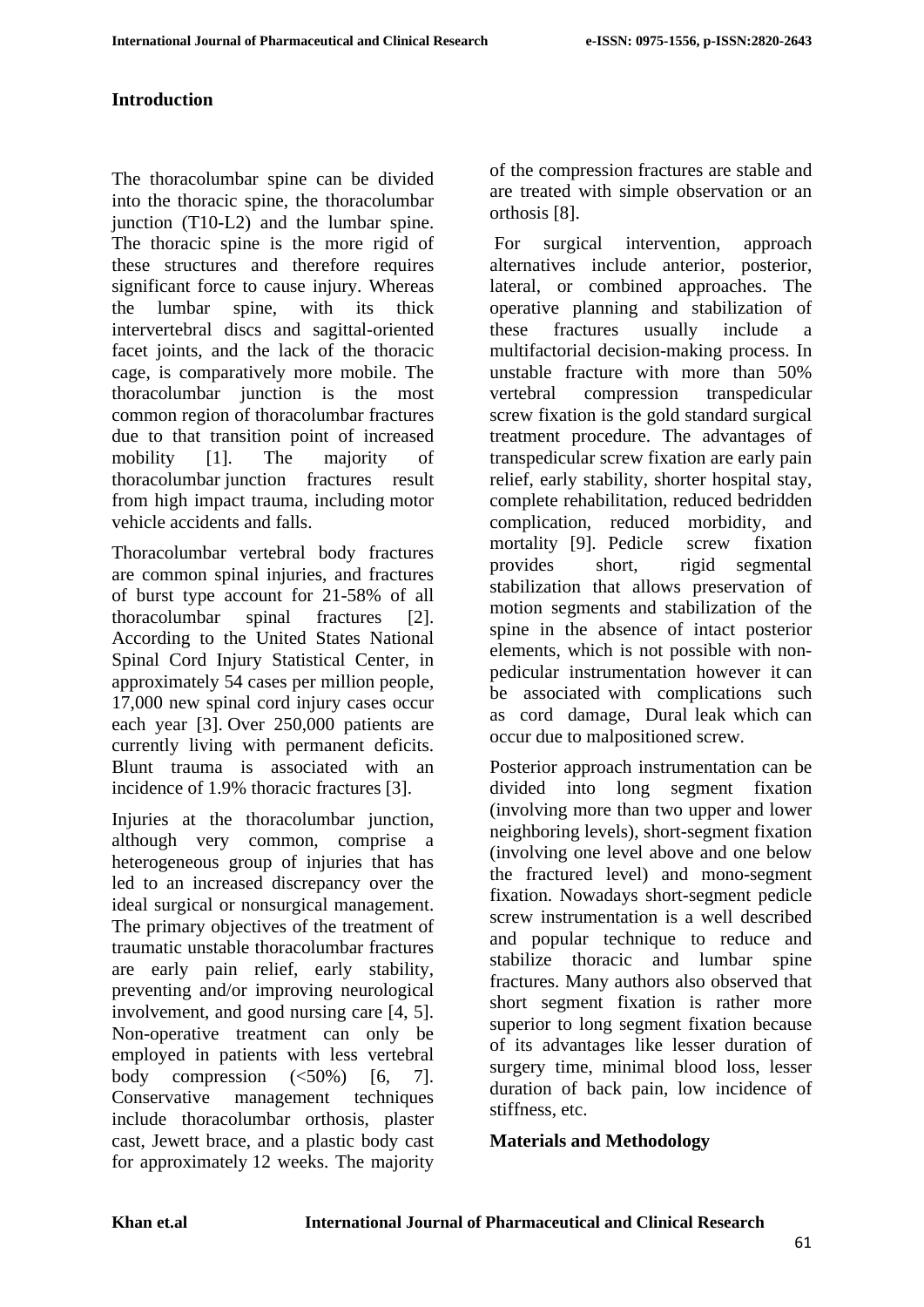A prospective observational study of 40 patients was carried out in the Department of Orthopedics, Vardhman Institute of Medical Science, Pawapuri, Nalanda, Bihar, India for 12 months. Detailed history, clinical examination, an x-ray of the thoracolumbar spine, CT scan, or MRI (if required) of the thoracolumbar spine was done pre-operatively and postoperatively in all cases.

The neurological status and improvement of pain were documented at the time of admission, discharge, and every subsequent follow-up visit. Neurological status was assessed using the Frankel grading [10] for spinal cord injury. Pain assessment was measured by Denis pain scale [11]

#### **Inclusion Criteria**

Patients of age 15-65 years with single level traumatic thoracolumbar fracture (T10-L4) with or without neurological involvement

#### **Exclusion Criteria**

Polytrauma patients/ head injury patients/ patients with open fractures/ pathological fractures.

# **Frankel Grading [10]:**

A: Complete (no sensory or motor function is preserved)

B: Incomplete (Sensory, but no motor function is preserved below the neurological level)

C: Incomplete (Motor function is preserved below the neurological level, and the majority of key muscles below the neurological level have a muscle power grade of  $\langle 3 \rangle$ 

D: Incomplete (Motor function is preserved below the neurological level, and the majority of key muscles below the neurological level have a muscle power grade of  $>$  3)

E: Normal (sensory & motor function is normal)

## **Denis Pain Scale [11]:**

P1: No pain

P2: Occasional minimal pain; no need for medication

P3: Moderate pain, occasionally medications; no interruption of work or activities of daily living

P4: Moderate to severe pain, occasionally absent from work; significant changes in activities of daily living

P5: Constant, severe pain; chronic pain medications

### **Results**

Out of 40 patients, 21 (52.5%) were females and 19 (47.5%) were males with a mean age of  $36.65 \pm 16.74$  years (range 20-63). Most of the cases had fall injury (82.3%), while 17.5% had road traffic accidents. The majority of cases (42.5%) had L1 vertebral fracture followed by T12 and L2 fractures (22.5% and 20% respectively). 22.5% patients had burst type and 72.5% cases had wedge compression fracture. 12 cases (30%) had neurological involvement, out of which 22.5% had nerve root involvement and 7.5% patients had incomplete neurological involvement.

Screw failure was seen in only 3 cases (7.5%). 17.5% patients reported numbness post-operatively and 12.5% patients reported back pain as post-operative complication.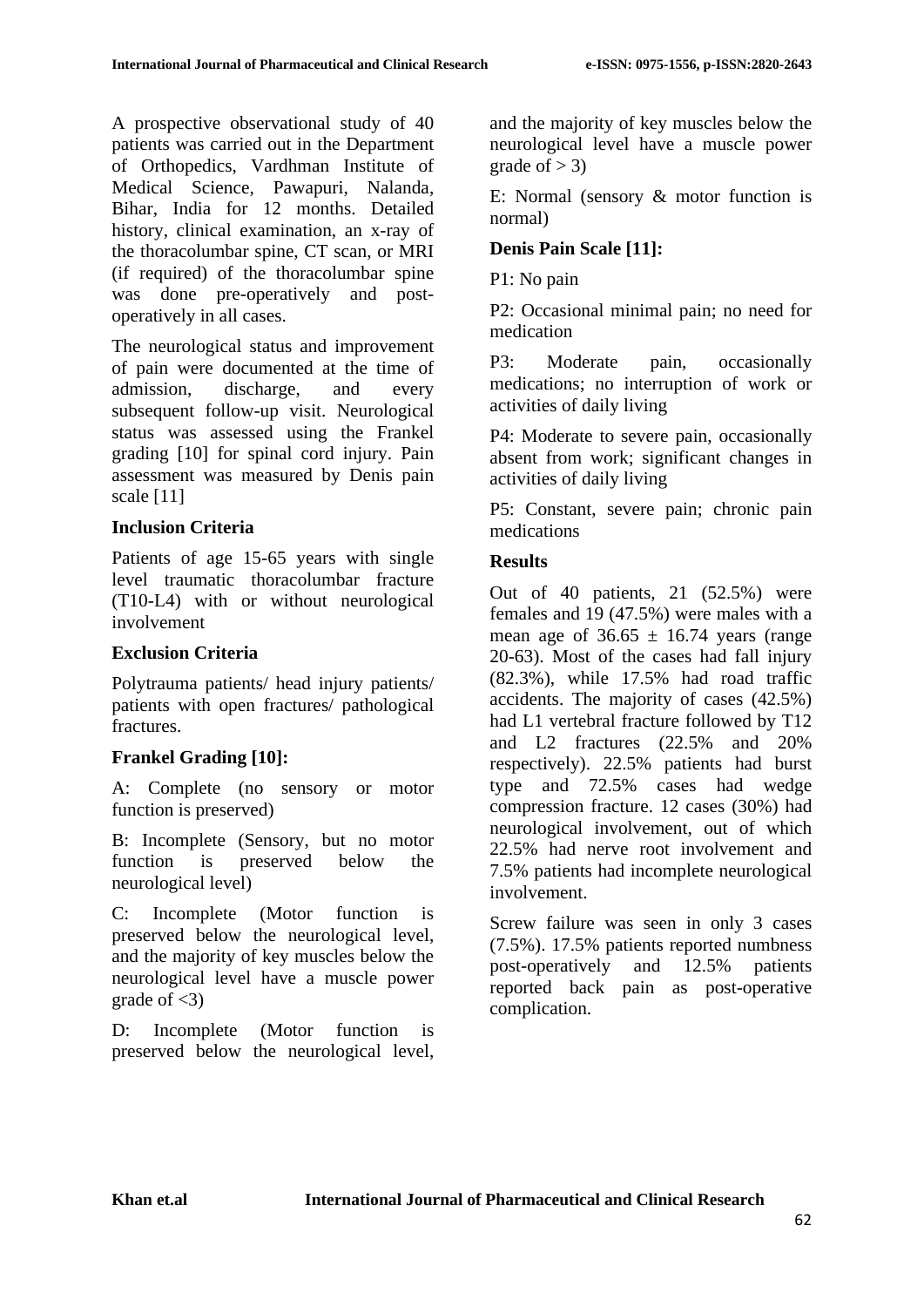| Variables                   |                       | Number (n)              | $\%$ |
|-----------------------------|-----------------------|-------------------------|------|
| Gender                      | Males                 | 19                      | 47.5 |
|                             | Females               | 21                      | 52.5 |
| Age (in years)              |                       | $36.65 \pm 16.74$ years |      |
| Mode of injury              | <b>RTA</b>            | 7                       | 17.5 |
|                             | Fall Injury           | 33                      | 82.5 |
| Fracture level              | <b>T11</b>            | 3                       | 7.5  |
|                             | T <sub>12</sub>       | 9                       | 22.5 |
|                             | L1                    | 17                      | 42.5 |
|                             | L2                    | 8                       | 20.0 |
|                             | L <sub>3</sub>        | $\overline{2}$          | 5.0  |
|                             | L4                    | $\mathbf{1}$            | 2.5  |
| Fracture type               | <b>Burst</b>          | 11                      | 27.5 |
|                             | Wedge compression     | 29                      | 72.5 |
| Neurological<br>involvement | Intact                | 28                      | 70.0 |
|                             | Nerve root            | 9                       | 22.5 |
|                             | Incomplete            | $\overline{3}$          | 7.5  |
| Complication                | Dural tear            | $\mathbf{1}$            | 2.5  |
|                             | Back pain             | 5                       | 12.5 |
|                             | <b>Screw fracture</b> | 3                       | 7.5  |
|                             | <b>Numbness</b>       | 7                       | 17.5 |

**Table 1: Patients' demographic, clinical and functional details**

| Table 2: Frankel Grading Scale, Denis Pain Scale and Kyphotic angle measurements of |
|-------------------------------------------------------------------------------------|
| patients immediately before/ after surgery and after 6 months recall                |

| Variable                |   | Immediate        | After 6 months  |
|-------------------------|---|------------------|-----------------|
| <b>Frankel Grading</b>  |   | 7(17.5%)         | $2(5.0\%)$      |
|                         | D | 9(22.5%)         | 5(12.5%)        |
|                         | E | $24(60.0\%)$     | 33 (82.5%)      |
| Denis Pain Scale        |   | $4.72 \pm 1.42$  | $1.24 \pm 0.83$ |
| Kyphotic Angle (degree) |   | $17.42 \pm 7.23$ | $2.05 \pm 1.34$ |

Preoperatively the mean preoperative kyphotic angle was  $17.42 \pm 9.23$  (range 7-30) degrees which also improved to  $2.05 \pm 1$ 1.34 (range 1-3) degrees after 6 months of postoperative period. Preoperatively 60% of cases had Frankel type E injury which improved to 82.5% at 6 months. Preoperatively the mean Denis pain scale was  $4.72 \pm 1.42$  (range 2-5) that also improved to  $1.24 \pm 0.83$  (range 1-3) at 6 months.

#### **Discussion**:

Thoracolumbar joint is highly susceptible to injury because it is a transition area from the rigid and less mobile thoracic spine due to the attached ribs bilaterally to a more flexible caudal lumbar spine [12]. These type of fractures can cause neurological deficit, which is a direct consequence of the spinal cord and/or root(s) damage. Fractures are treated with surgical or nonsurgical methods. The management of traumatic fractures of the thoracic and lumbar spine remains controversial. A large number of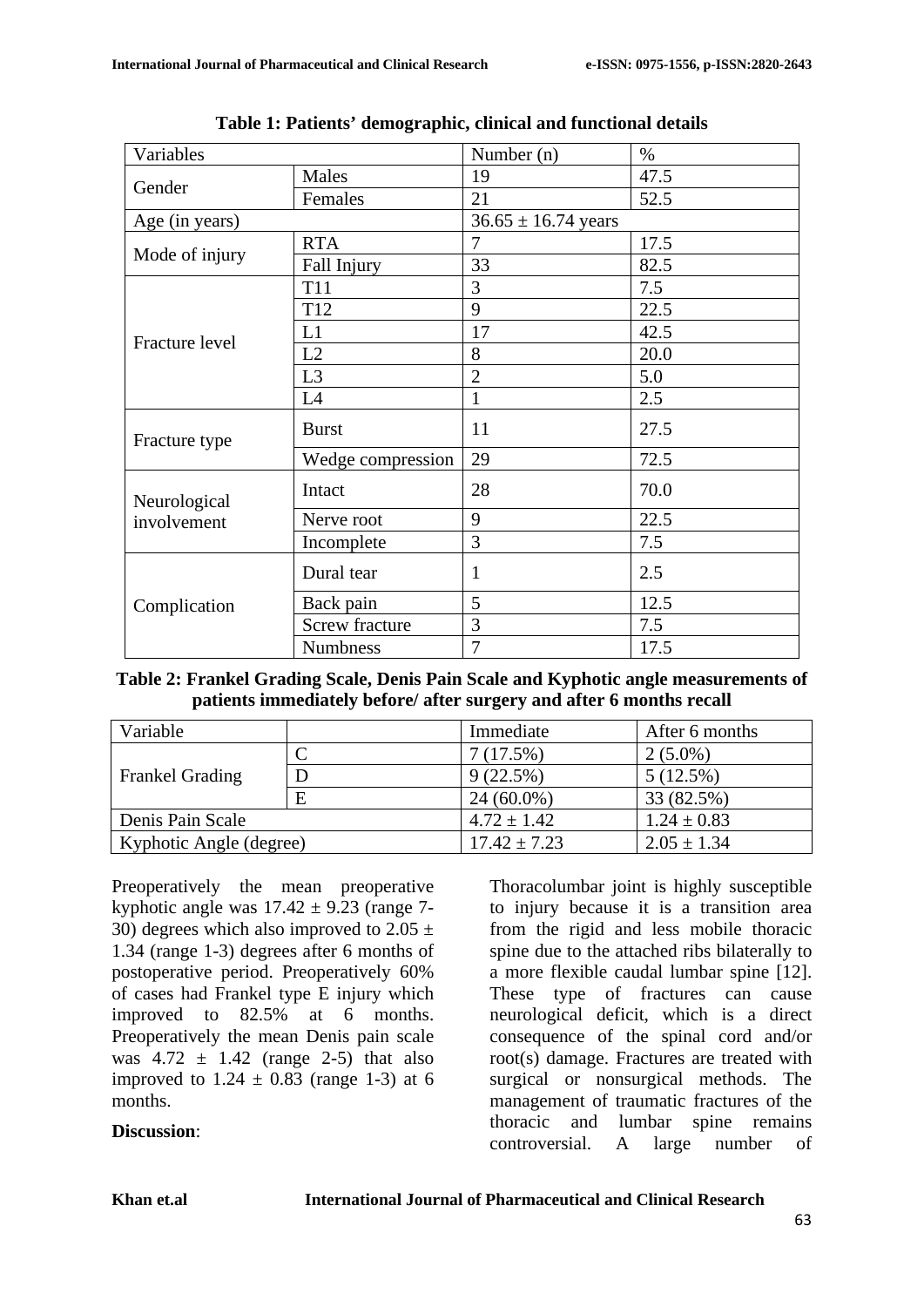publications, describing various surgical techniques for the reduction and fixation of spinal fractures, followed by discussions among the authors has not led to a general consensus on the optimal treatment [13, 14]. Various methods of posterior fixation e.g. hook and Harrington rods have evolved over the past few decades. However, pedicle screw instrumentation has revolutionized spine surgery [15].

In our study, Most of the cases had fall injury (82.3%), while 17.5% had road traffic accidents. The majority of cases (42.5%) had L1 vertebral fracture which is similar to Azam F et al study [16] in which 50% of cases had L1 fracture [15]. Most of the cases (72.5%) had wedge compression fracture, while 22.5% patients had burst type. Similarly in a study by Arif M et al [17], 73.68% cases had wedge compression and 15.78% had burst type fracture.

Preoperatively, the mean preoperative kyphotic angle was  $17.42 \pm 9.23$  (range 7-30) degrees which also improved to 2.05  $\pm$ 1.34 (range 1-3) degrees after 6 months of postoperative period in this study. Robert et al [18] in their study of thoracolumbar fractures treated with pedicle screw instrumentation involving 52 patients reported a measurable loss of reduction of more than 5 degree of kyphotic angle in 10 patients out of which 8 had more than 10 degree. There was significant improvement in kyphosis from 34 degree preoperatively to 4 degree post-operatively during last follow up in a study by Hansen et al [19]. There was significant improvement in kyphosis from 34 degree preoperatively to 4 degree postoperatively during last follow-up in study by Yaser et al [20].

In our study, 17.5% patients had numbness, 12.5% had back pain, 7.5% had screw fracture and 2.5% patients had dural tear. Robert et al [18] concluded that primary cause for progressive deformity was failure of fixation construct due to bending or breakage of screws, loosening or pull out of screws or translation of vertebra that had been included in the instrumentation. Hansen et al in their historical cohort study of pedicle screw instrumentation included 3863 patients of which 586 patients were in trauma group. They calculated total rate of screw fracture as 0.7% and compared with contemporary literature available at that time which was 0.4% among trauma group [19]. Stephen et al included 617 patients treated with pedicle screw instrumentation in the survey in 1993 and among those 236 were for trauma. They concluded that over all complication rate was 27.4% among those intra-operative complications were 9.6% and post-operative complications were 17.8% which included screw misplacement (5.2%), pedicle fracture during surgery (2.3%), dural tear (1.9%), permanent nerve root injury (2.3%), postoperative deep vein thrombosis  $(4.2\%)$ , deep infection  $(4.2\%)$ , screw loosening (1.1%), screw breakage (0.6%) [21,22].

# **Conclusion**:

This study suggest a favorable outcome for short-segment fixation with transpedicular screws in traumatic thoracolumbar spine fractures with excellent functional outcomes and less complications.

# **References**:

- 1. Khurana B, Sheehan SE, Sodickson A, Bono CM, Harris MB. Traumatic thoracolumbar spine injuries: what the spine surgeon wants to know. (2013) Radiographics : a review publication of the Radiological Society of North America, Inc. 33 (7): 2031-46.
- 2. Aebi M. 2010 Classification of thoracolumbar fractures and dislocations. Eur Spine J; 19 (suppl.1): 2-7.
- 3. Bizimungu R, Sergio Alvarez, Baumann BM, Raja AS, Mower WR,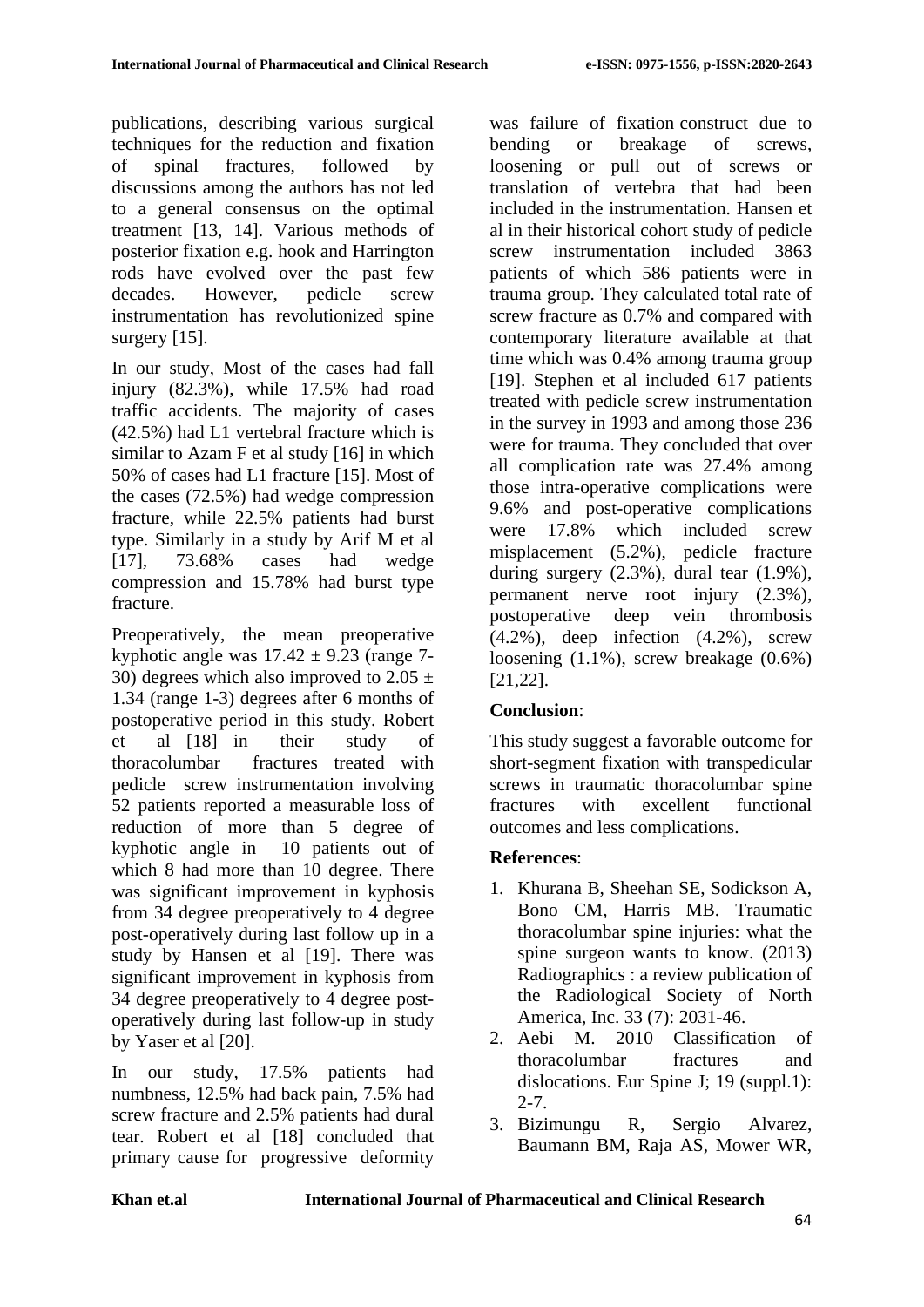Langdorf MI, Medak AJ, Hendey GW, Nishijima D, Rodriguez RM. Thoracic Spine Fracture in the Panscan Era. Ann Emerg Med. 2020 Aug;76(2):143-148.

- 4. Sasso RC, Renkens K, Hanson D, Reilly T, McGuire Jr RA, Best NM. Unstable thoracolumbar burst fractures: anterior-only versus shortsegment posterior fixation. Clinical Spine Surgery. 2006; 19(4): 242-8.
- 5. Verlaan J, Diekerhof C, Buskens E, Van der Tweel I, Verbout A, Dhert W, et al. Surgical treatment of traumatic fractures of the thoracic and lumbar spine: a systematic review of the literature on techniques, complications, and outcome. Spine. 2004; 29(7): 803- 14.
- 6. Berry GE, Adams S, Harris MB, Boles CA, McKernan MG, Collinson F, et al. Are plain radiographs of the spine necessary during evaluation after blunt trauma? Accuracy of screening torso computed tomography in thoracic/lumbar spine fracture diagnosis. Journal of Trauma and Acute Care Surgery. 2005; 59(6): 1410-3.
- 7. Karaiković EE, Pacheco HO. Treatment options for thoracolumbar spine fractures. Bosnian journal of basic medical sciences. 2005; 5(2): 20.
- 8. Wood KB, Li W, Lebl DR, Lebl DS, Ploumis A. Management of thoracolumbar spine fractures. Spine J. 2014 Jan;14(1):145-64.
- 9. Muralidhar B, Hegde D, Hussain P. Management of unstable thoracolumbar spinal fractures by pedicle screws and rods fixation. Journal of clinical and diagnostic research: JCDR. 2014; 8(2): 121.
- 10. Frankel H, Hancock D, Hyslop G, Melzak J, Michaelis L, Ungar G, et al. The value of postural reduction in the initial management of closed injuries of the spine with paraplegia and tetraplegia. Spinal Cord. 1969; 7(3): 179-92.
- 11. Denis F, Armstrong G, Searls K, Matta L. Acute thoracolumbar burst fractures in the absence of neurologic deficit. A comparison between operative and nonoperative treatment. Clinical orthopaedics and related research. 1984(189): 142-9.
- 12. Denis F. The three column spine and its significance in the classification of acute thoracolumbar spinal injuries. Spine (Phila Pa 1976). 1983 Nov-Dec;8(8):817-31.
- 13. Bellabarba C, Fisher C, Chapman J, Dettori J, Norvell D (2010) Does early fixation of thoracolumbar spine fractures decrease morbidity or mortality. Spine 35(9S):S138–S45 .
- 14. Jindal N, Sankhala SS, Bachhal V (2012) The role of fusion in the management of burst fractures of the thoracolumbar spine treated by short segment pedicle screw fixation. J Bone Joint Surg Br 94-B:1101– 06
- 15. TA, Kim YE, Moon KY 2013 Comparison of the biomechanical effect of pedicle-based dynamic stabilization: a study using finite element analysis. Spine J 13: 85–94
- 16. Azam F, Shah M. Treatment of traumatic unstable thoracolumbar junction fractures with transpedicular screw fixation. Journal of Pakistan Medical Association. 2011; 61: 1005- 8.
- 17. Ali M, Hashmi Z, Zafar A. Management of thoracolumbar spinal fractures by pedicular screws and rods. Gomal Journal of Medical Sciences. 2009; 7(2).
- 18. Robert WG. The use of pedicle screw internal fixation for the operative treatment of spinal disorders. J Bone Joint Surg. 2000;82:1458.
- 19. Mansour, M. B., & Ahmedana, S. E. . (2021). Statin use and Type 2 Diabetes Incidence. Journal of Medical Research and Health Sciences, 4(1), 1139–1145.